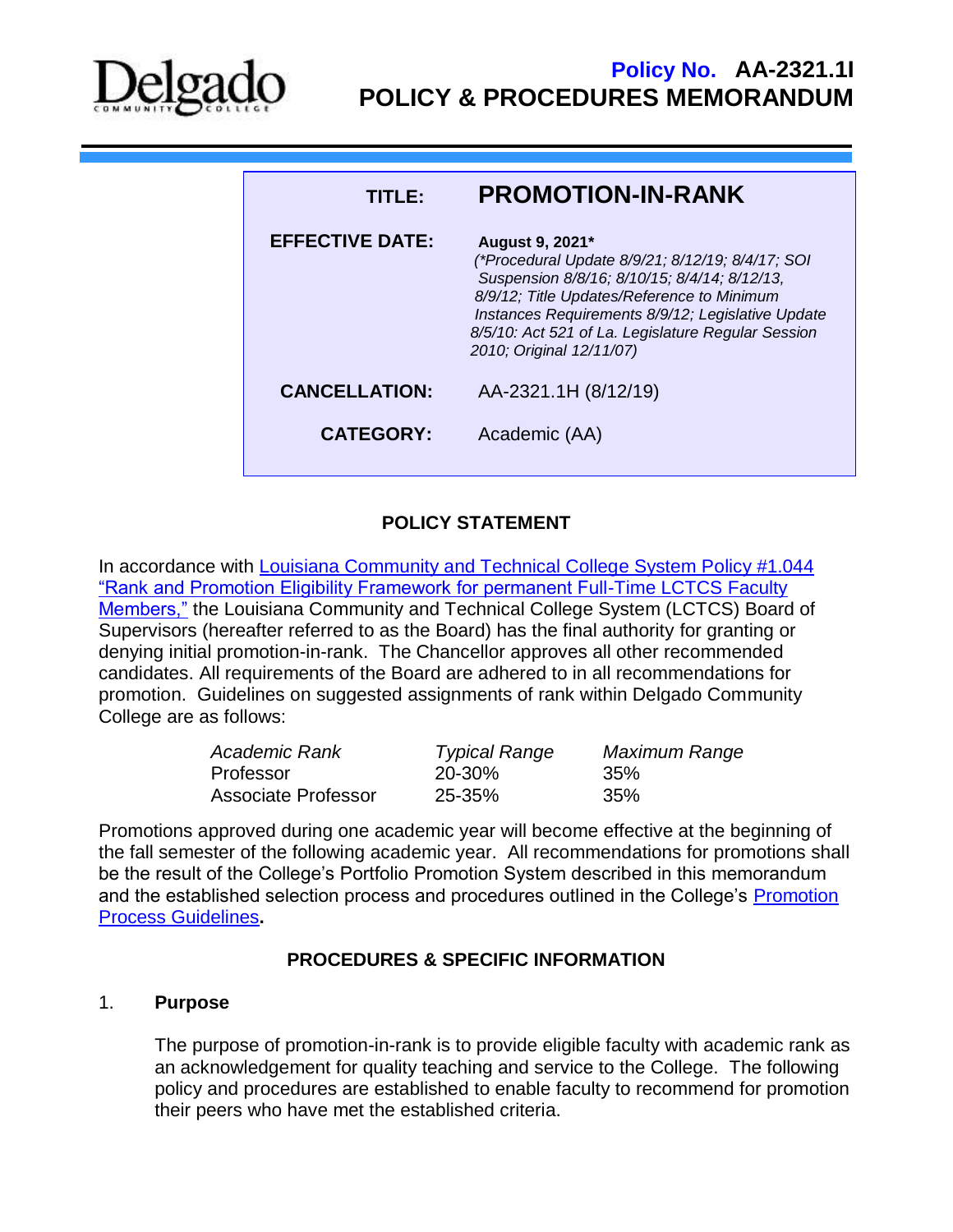# 2. **Scope and Applicability**

This policy and procedures memorandum applies to the following faculty at the rank of instructor and above: 9-Month Regular Faculty; 12-Month Regular Faculty; and Administrators with Rank. This policy does not apply to faculty who are employed on temporary appointments. Administrators holding faculty rank may apply for promotion. However, in the area of teaching and academic support, they must show participation in professional activities in their disciplines which go beyond their regular job description. The Promotion Portfolios of administrators will be submitted to the Vice Chancellor for Academic Affairs.

### 3. **General**

The purpose of the [Faculty Portfolio Evaluation and Portfolio Promotion System](http://docushare3.dcc.edu/docushare/dsweb/Get/File-440) is to provide a framework for faculty evaluation and promotion based on demonstrated achievement in teaching, service to the College, and professional development. Faculty rank is as follows: Assistant Professor, Associate Professor, and Professor.

Each year, full-time faculty members who seek promotion must participate in the Portfolio Evaluation System and complete an Annual Evaluation Portfolio documenting achievement in the areas of:

- Teaching and Related Activities/Academic Support
- Service to Students, Department, Division, and College
- Professional Service and Development Activities

At prescribed intervals, each faculty member becomes eligible to apply for promotion to the next academic rank. Only faculty members who have received rankings of 4 or 5 in the Portfolio Evaluation System for the last three consecutive academic years are eligible to apply. To ensure that portfolios reflect relatively recent performance and achievement, documentation older than five years old will not be considered, nor will documentation *prior to* the academic year in which the applicant previously applied for the last approved promotion be considered. Documentation from the academic year in which the applicant previously applied for the last approved promotion may be considered.

Faculty members will document their level of performance in the Portfolio Evaluation System by including three Supervisor Evaluation Summary Sheets (see the College's [Faculty Evaluation and Improvement of Instruction](http://docushare3.dcc.edu/docushare/dsweb/Get/File-440) policy) from the last three consecutive academic years in their portfolios. Supervisor Summary Sheets and documentation of performance and achievement from the current academic year (the year in which the applicant is applying) and from any year *prior to* the academic year in which the applicant previously applied for the last approved promotion must not be included in the Portfolio. Documentation from the academic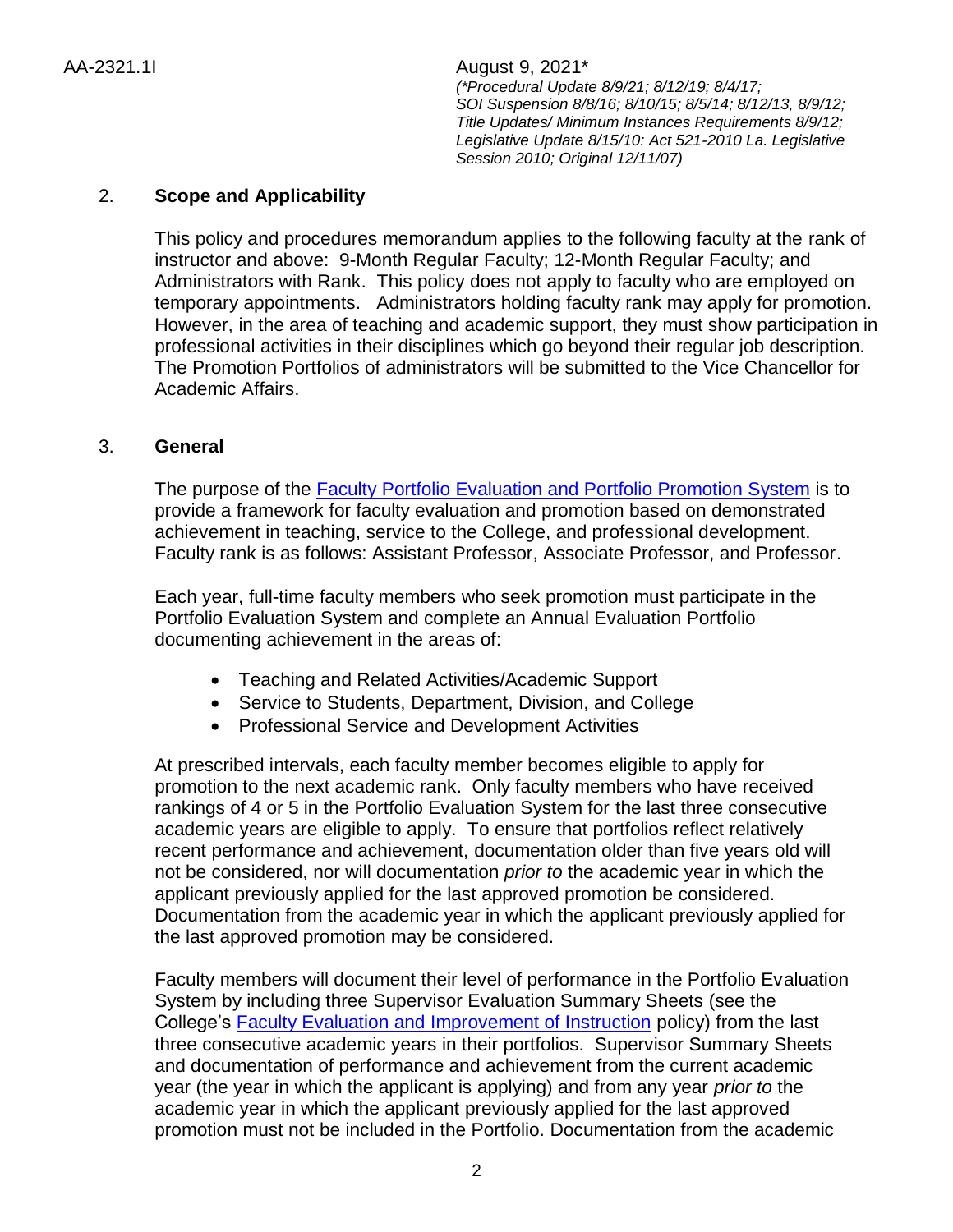> year in which the applicant previously applied for the last approved promotion may be included. Faculty members will document achievement by including evidence of accomplishment in the areas appropriate to the rank they are seeking [i.e., Teaching and Related Activities/ Academic Support; Service to Students, Department, Division and College; Professional Service and Development; and Leadership and/or Sharing of Expertise (for rank of Professor)].

It is important to note that a ranking of 4 or 5 for the last three consecutive academic years and the submission of a portfolio does not necessarily mean that the applicant will be promoted. In order to be promoted, the applicant must also demonstrate that his/her achievements adhere to the expectations stated for each academic rank. These achievements are cumulative, so what is expected at a lower rank will also be expected at all higher ranks.

Portfolios may be submitted in hard copy or via the optional online Canvas Promotion Portfolio portal. They must be organized, clear, and comprehensible. Achievements and their corresponding documentation must be easily discernible. If a portfolio is disorganized, difficult to comprehend, or contains insufficient documentation, it may be regarded as ineligible for consideration.

Applicants seeking to be promoted to Assistant Professor must demonstrate attention to the classroom and instructional improvement, service to the College, primarily at the department level, and some professional development.

Those applying for the rank of Associate Professor must additionally demonstrate service to the College at large as well as to their departments and/or divisions and consistent professional development.

To be promoted to the rank of Professor, an applicant must demonstrate leadership and/or a sharing of professional expertise within or external to the College, as well as attention to instructional improvement, service to the College, and professional development.

Promotion portfolios are due to the appropriate Division Dean at the end of the first week of the Spring Semester of the academic year that promotion is being sought, according to the College's published **Promotion-In-Rank Timeline**. The promotion portfolio will be reviewed by the Division Promotion Committee (DPC), and College Promotion Committee (CPC). The DPC and CPC determine whether promotion portfolios meet the criteria for promotion. If both of these committees vote "yes," the candidate is recommended to the Chancellor for promotion. If both of these committees vote "no," the candidate is not recommended for promotion; the candidate will be notified as to the status of his/her portfolio and referred to the Office of Faculty and Staff Development, which will provide reason(s) for denial of promotion and advise accordingly.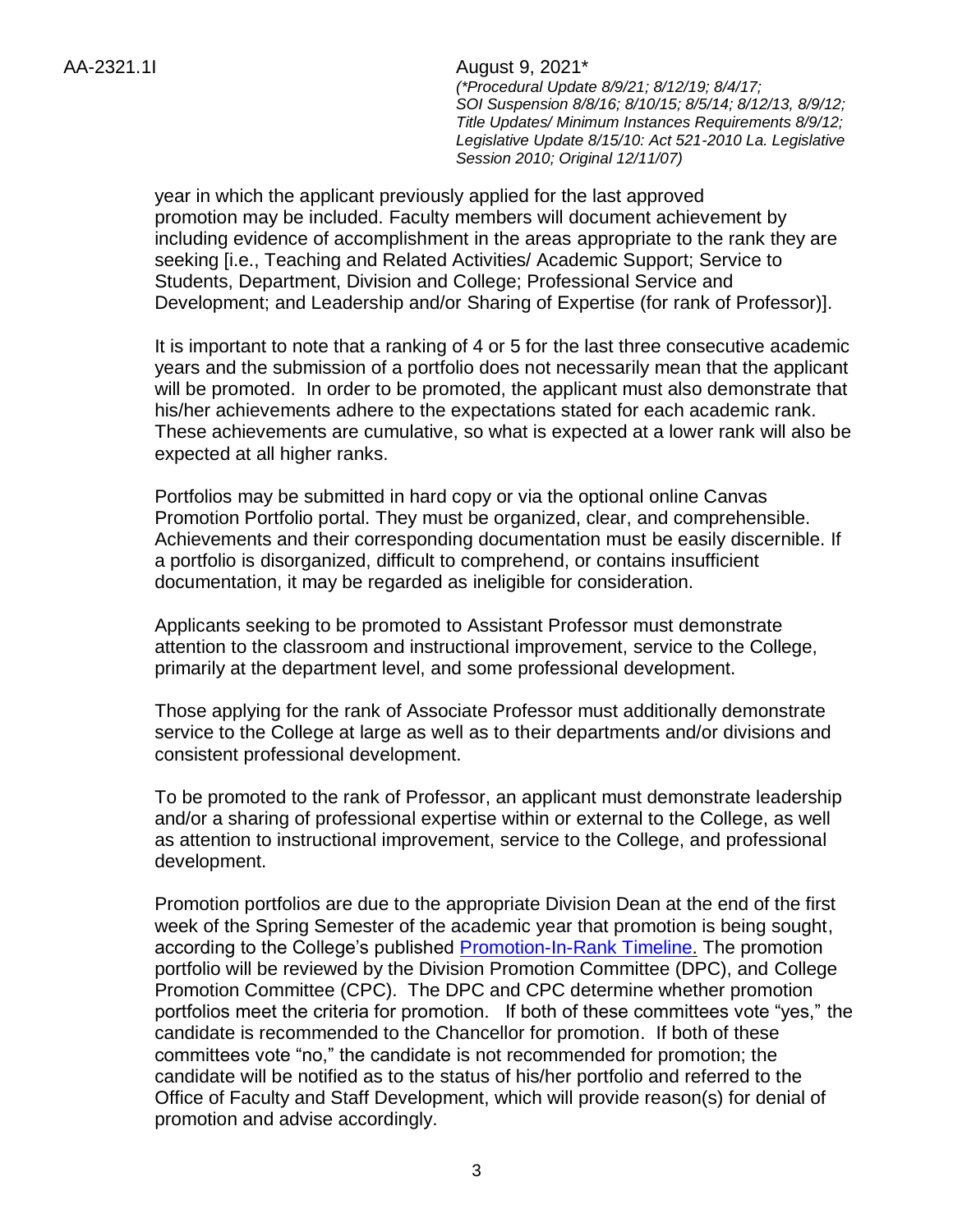> If the vote is split, one "yes" and one "no," the portfolio will be entered into the promotion appeals process whereby the Academic Affairs Promotion Appeals Council will make the final determination as to the eligibility of the portfolio. If a promotion portfolio is determined by the appropriate committee/s to demonstrate a sufficient level of achievement requisite for promotion and is recommended by these committees for promotion to the next academic rank, the faculty member is recommended to the Chancellor for promotion.

### 4. **Professional Preparation for Promotion**

The minimum educational and professional credentials for teaching at Delgado Community College are set forth in the College's [Professional and Educational](http://docushare3.dcc.edu/docushare/dsweb/Get/File-137/2122-4f.DOC)  [Requirements for Faculty](http://docushare3.dcc.edu/docushare/dsweb/Get/File-137/2122-4f.DOC) policy. To be eligible for promotion to a higher rank, faculty members must have all necessary current and official credential documents on file with the College and maintain the minimum criteria for faculty credentials and/or experience established by the College.All faculty members having the credentials necessary to teach are eligible to apply for promotion to the next level.

# 5**. Minimum Time-in-Rank/Level Eligibility**

To be eligible to apply for promotion, a faculty member must have completed a minimum of three years (six semesters, not including summer) of continuous service (approved paid leaves of absence will be counted as part of this requirement; unpaid leaves of absence will not be counted as part of this requirement, but time immediately before and after the leave may be used to fulfill this requirement) in the existing rank at Delgado Community College. An application for promotion may be submitted at the beginning of the fourth year of employment in one's present rank, in accordance with the established timeline for submitting applications.

### 6. **Faculty Responsibilities**

Faculty members are responsible for familiarizing themselves with the Portfolio Evaluation System PPM and the Portfolio Promotion System. Faculty need to be aware of the criteria for promotion to each academic rank so that their annual goals can be set accordingly. The Portfolio Promotion System is described in this memorandum and the promotion selection process and procedures are outlined in the College's [Promotion Process Guidelines.](http://docushare3.dcc.edu/docushare/dsweb/Get/Document-2820/2321-1I+Promotion+Process+Guidelines+update+Fall+2007.doc) Questions should be directed to the appropriate supervisor.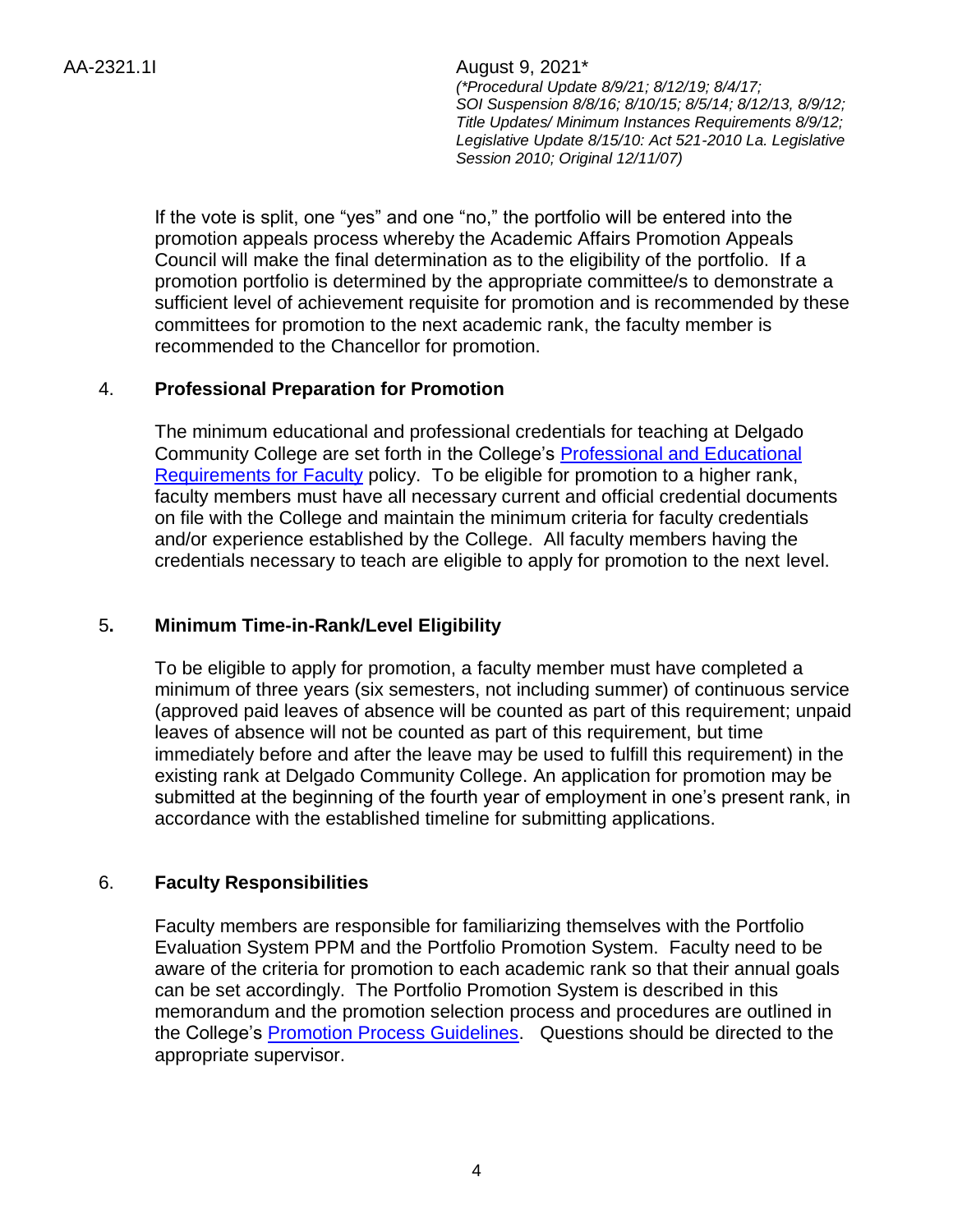### 7. **Overview of Areas to Be Evaluated**

To be promoted to a higher rank, faculty must demonstrate participation in some or all of the following areas, depending on the academic rank for which they are applying:

The list of examples in each of the categories 1-4 listed below is not exhaustive. Other examples that are not listed may also apply. Furthermore, an example listed in one area may apply to other areas as well. For example, service on a Promotion Peer Review Committee may be listed under the category of Service to the College, or Leadership, but not both.

### *1) Teaching and Related Activities/Academic Support*

This area encompasses the contracted responsibilities of the instructor to the students. It involves the communication of knowledge, information and ideas by methods such as lecture, demonstration, laboratory and experiences. Related activities encompass those activities which enhance and improve classroom instruction, such as materials development, the implementation of new approaches, methodologies, techniques, and

assessment tools. Academic support refers to activities that support instruction such as academic advising, curriculum development, and improvement of instructional programs.

### **Examples:**

- 1. Development of course materials and activities and formal or informal assessment for impact on student learning
- 2. Development and/or implementation of a new course
- 3. Implementation of a new textbook as evidenced by significant changes in the course syllabus
- 4. Development and/or implementation of innovative technology in a course
- 5. Experimentation with new approaches, methods and techniques and assessment for impact on student learning
- 6. Participation in activities to examine or reflect on classroom instruction
- 7. Major course revisions
- 8. Major revisions to a course syllabus
- 9. Revision of master syllabus/syllabi
- 10. Submission of mini-grant or professional development presenter grant proposals
- 11. Supplementary advising/tutoring (i.e., documented by sign-in sheet, etc.)
- 12. Development and implementation of new evaluation tools/tests
- 13. Coordination of academic activities
- 14. Training and supervision of student employees
- 15. Development and implementation of departmental/division procedures or policies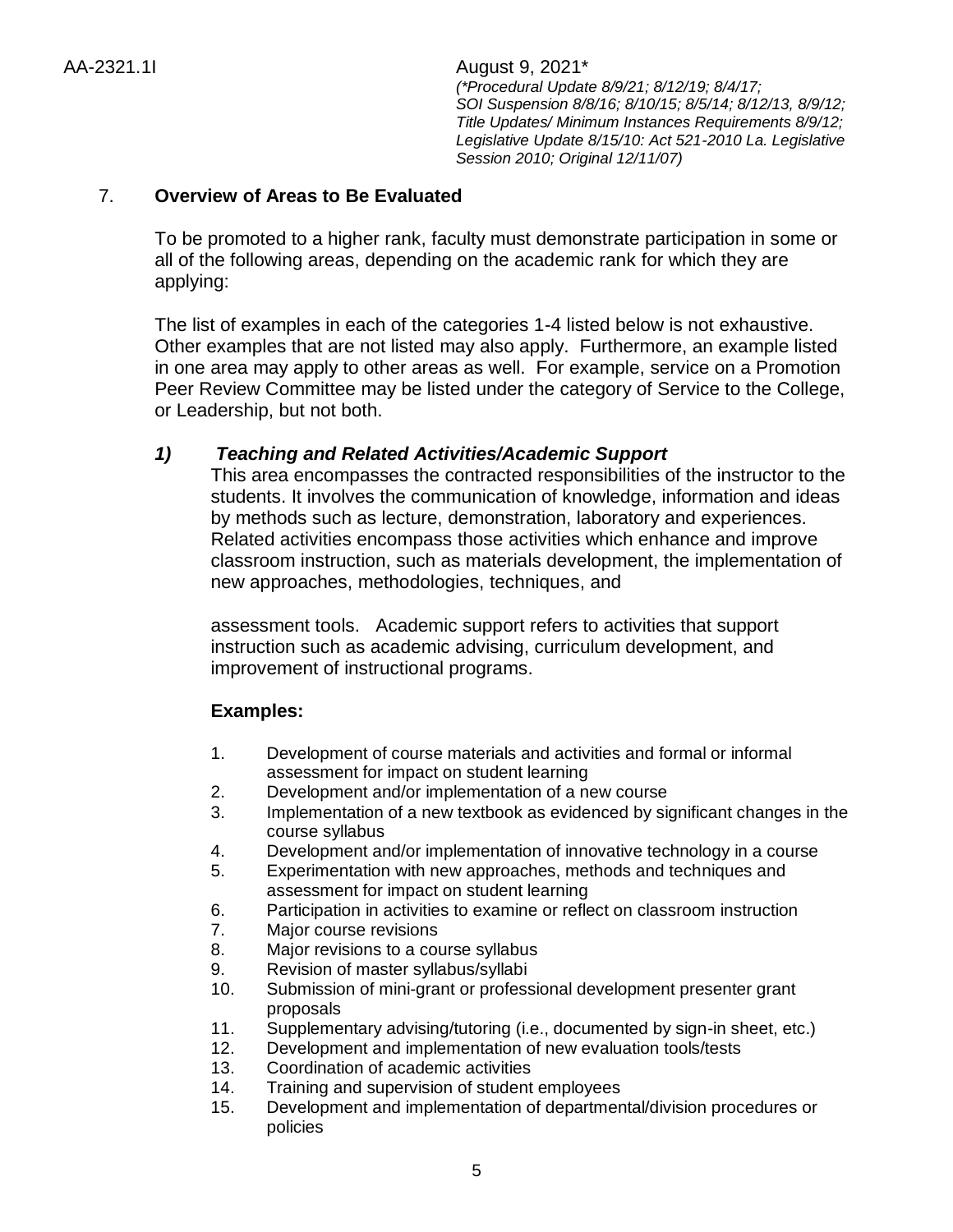- 16. Ordering or maintaining equipment
- 17. Coordination of program assessment activities
- 18. Initiation and implementation of recruitment activities
- 19. Authorship of grants/proposals
- 20. Service as program liaison or representative to internal or external committees or organizations
- 21. Orientation of new faculty members
- 22. Collection of data for program improvement

# *2) Service to Student, Department, Division and College*

This area encompasses the faculty member's responsibilities to the College. This service can be carried out at the departmental, program, division, campus, or college level.

### **Examples:**

- 1. Service as an active member of a committee
- 2. Faculty Senate Service
- 3. Sponsorship of a student or campus organization
- 4. Initiation and implementation of a documented student recruitment/retention activity
- 5. Participation in documented student recruitment/retention activities
- 6. Presentation at college workshops, including Convocation
- 7. Publishing of in-house manuals, documents, handbooks, etc.
- 8. Coordination of grading sessions or other academic activities
- 9. Research and/or application of research for instructional improvement purposes
- 10. Submission of grants for college programs
- 11. Implementation of program assessment activities
- 12. Participation in major curriculum/master syllabi revisions
- 13. Coordination of labs or student workers
- 14. Service on a promotion Peer Review Committee

### *3) Professional Service and Development*

This area encompasses the faculty member's responsibilities to the teaching field as well as the discipline. It also involves participating in activities that promote professional growth and enhance the instructor's competence and knowledge as a teacher and/or as a professional in his/her discipline. Participation can be at the local, regional or national levels.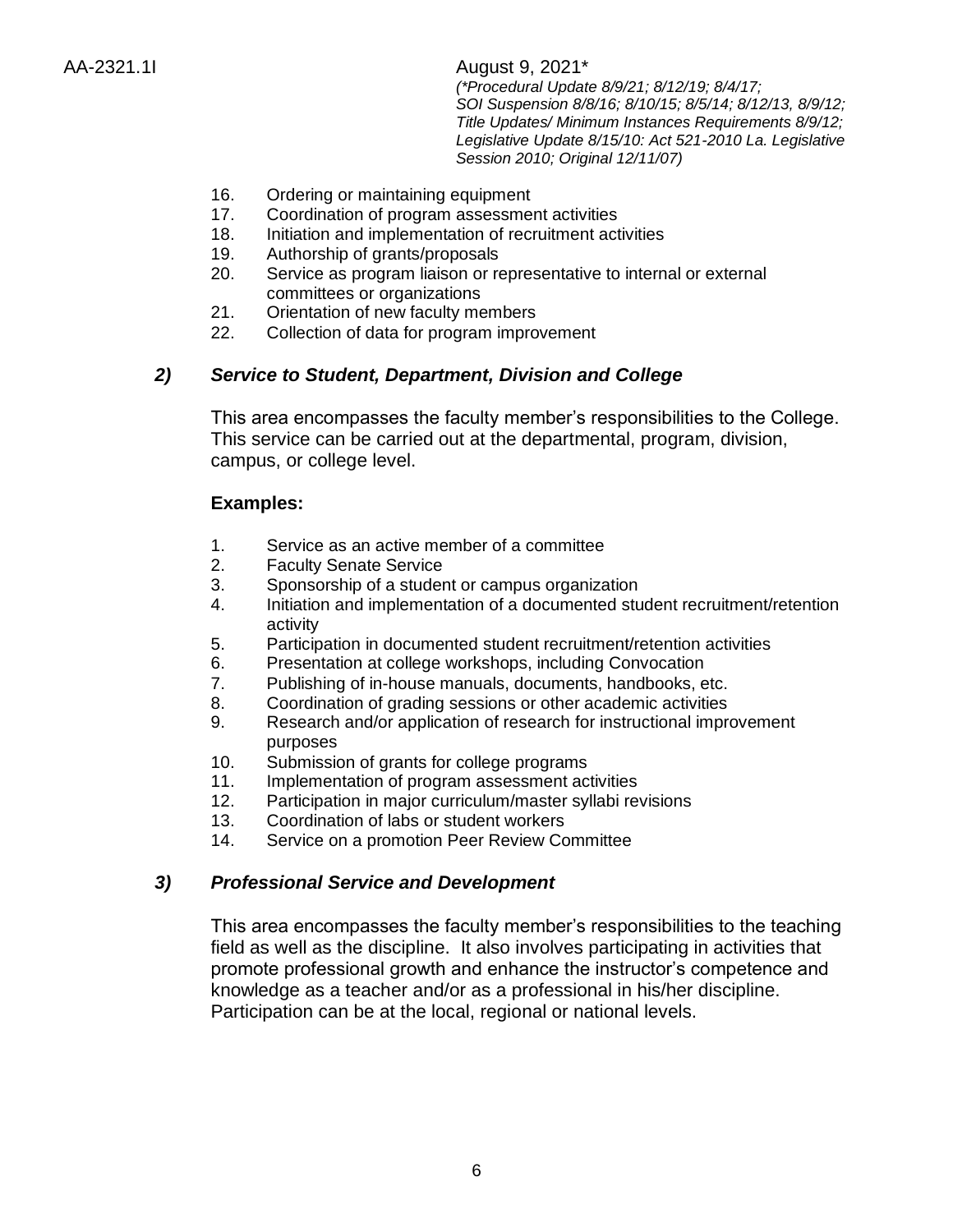## **Examples:**

- 1. Attendance at a conference, workshop seminar, etc, related to one's discipline or the field of education
- 2. Study at the graduate or undergraduate level in one's discipline, education, or related field
- 3. Service on the editorial staff of a professional journal
- 4. Service on a professional organization or committee
- 5. Publication of professional articles or books
- 6. Exhibition of professional works
- 7. Presentations at conferences, seminars, workshops, etc.
- 8. Research studies designed and completed for use outside of the College
- 9. Professional consulting and/or reviewing
- 10. Participation in faculty/staff development activities

# *(4) Leadership and/or Sharing of Expertise*

This area encompasses the contributions that faculty can make to their colleagues, the College, and their profession by virtue of their experience and the expertise they have gained during their professional careers. It involves taking leadership roles within their departments, programs, divisions and/or the College at large or within external professional organizations or endeavors. It also involves sharing knowledge and expertise with colleagues within the College and/or external to the College.

### **Examples**:

- 1. Chairmanship of a committee at the Department, Division, or College level
- 2. Service as an officer of the Faculty Senate
- 3. Service as a mentor to new or junior faculty
- 4. Service as a Promotion Peer Reviewer
- 5. Service as a Department Head
- 6. Sponsorship of a student or College organization
- 7. Coordination and implementation of an instructional support activity
- 8. Supervision of a lab or student worker
- 9. Publication of a manual, handbook, etc., for use by colleagues
- 10. Submission of a grant proposal for the College
- 11. Coordination of a pilot or instructional initiative
- 12. Materials development for program/college
- 13. Development, coordination, and implementation of training or orientation activities
- 14. Presentations at conferences, workshops, seminars, including Convocation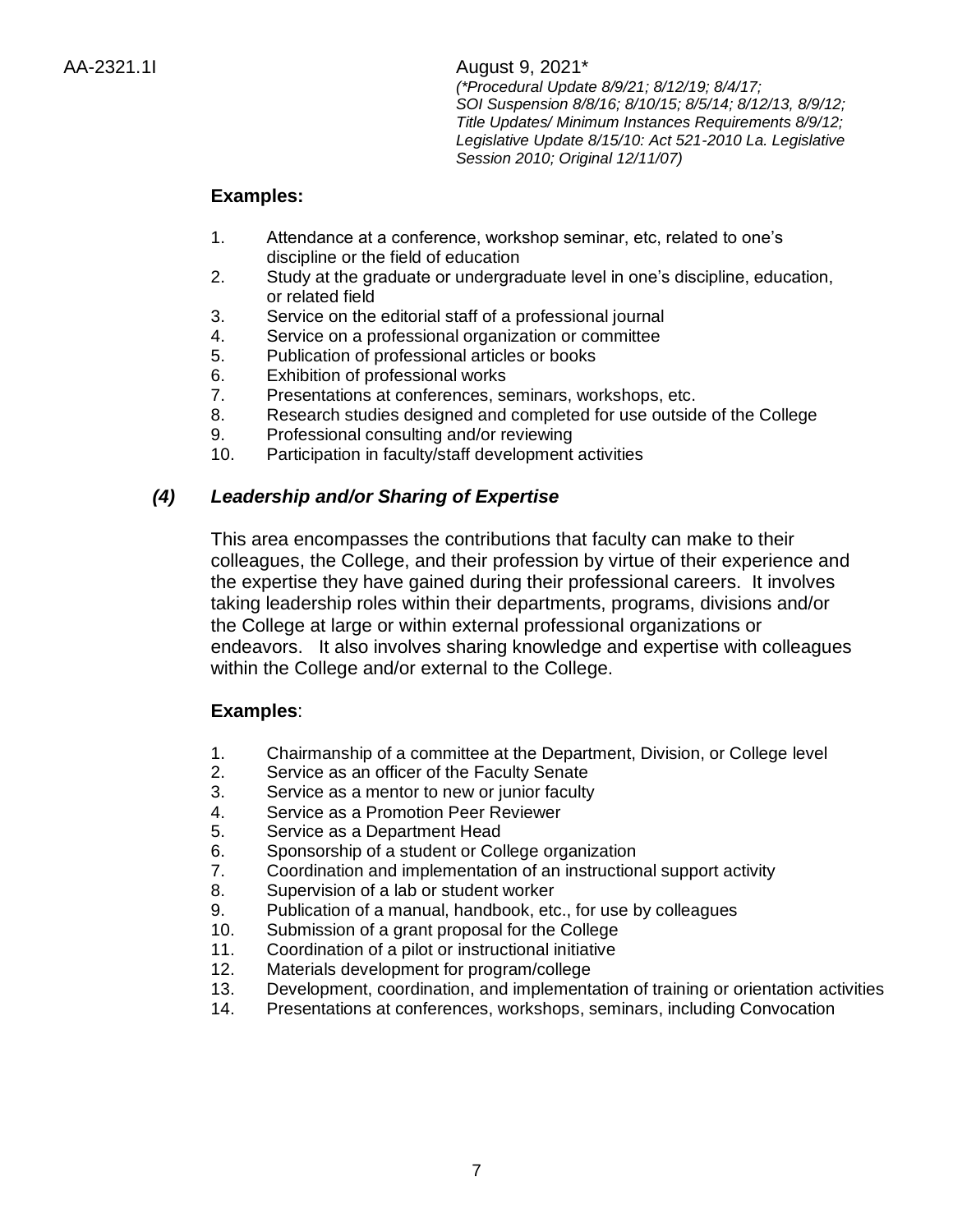### 8. **Overview of Expectations According to Rank**

Each rank must encompass all the duties, responsibilities, and expectations of those ranks below it. To be promoted to a higher rank, faculty must demonstrate effective teaching, appropriate service, professional development, sharing of expertise, and leadership, which meet the standards of the higher rank as defined.

### 9. **Promotion to Rank of Assistant Professor**

To be eligible for promotion to the rank of Assistant Professor, an Instructor must have completed a minimum of three years (six semesters, not including summer) of continuous service in present rank at Delgado. The candidate must have participated in the Annual Portfolio Evaluation System while at Delgado and received a rank of 4 or 5 on the annual evaluations from the last three consecutive academic years. A promotion portfolio may be submitted, in hard copy or via the optional online Canvas Promotion Portfolio portal, at the beginning of the fourth year of employment at the rank of Instructor. This portfolio must not contain any documentation from the current academic year in which the applicant is applying. The promotion portfolio must demonstrate participation in the following areas (see Division Committee *Individual* Recommendation Form, Form 2321/002 in [Promotion](http://docushare3.dcc.edu/docushare/dsweb/Get/Document-2820/2321-1I+Promotion+Process+Guidelines+update+Fall+2007.doc)  [Process Guidelines](http://docushare3.dcc.edu/docushare/dsweb/Get/Document-2820/2321-1I+Promotion+Process+Guidelines+update+Fall+2007.doc) for minimum instances requirements for each category):

- *1) Teaching and Related Activities/Academic Support:* The portfolio must demonstrate progress towards the goals in this category listed on the annual Preliminary |Evaluation Agreement, previously signed by both the applicant and the supervisor; in addition, documentation for other accomplishments and contributions may also be included.
- *2) Service to Students, Department, Division and Colleg***e:** The portfolio must demonstrate service at the departmental level for two years of full-time employment. Additionally, the portfolio must document at least one year of service to the College at large. The portfolio must demonstrate progress towards the goals listed on the annual Preliminary Evaluation Agreement, previously signed by both the applicant and the supervisor, in this category; in addition, documentation for other accomplishments and contributions may also be included.
- *2) Professional Service and Development*: The portfolio must demonstrate at least one year of professional service and/or participation in professional development activities within the applicant's discipline and/or the teaching profession.The portfolio must demonstrate progress towards the goals listed on the annual Preliminary Evaluation Agreement, previously signed by both the applicant and the supervisor, in this category; in addition, documentation for other accomplishments and contributions may also be included.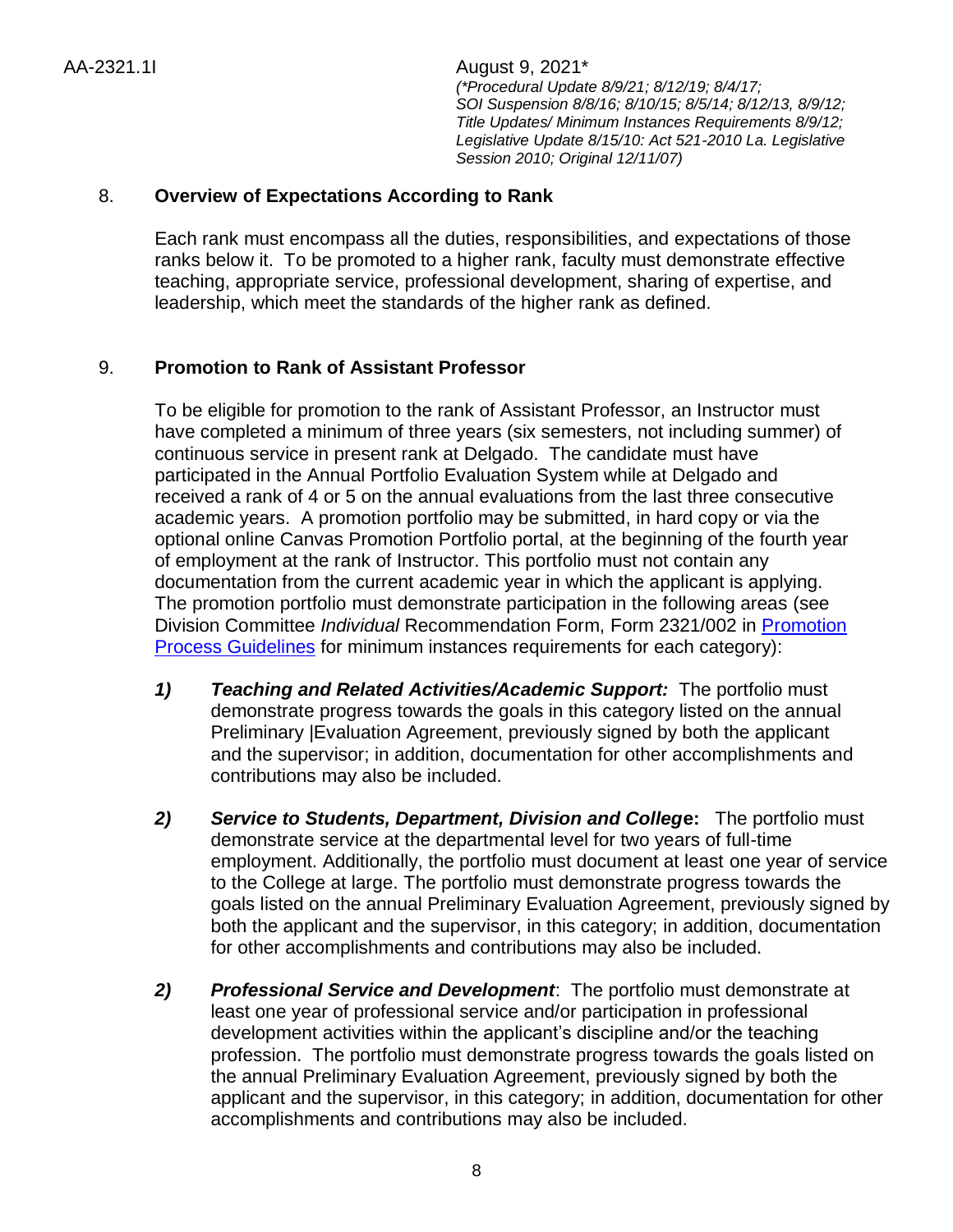# 10. **Promotion to Rank of Associate Professor**

To be eligible for promotion to the rank of Associate Professor, an Assistant Professor must have completed a minimum of three years (six semesters, not including summer) of continuous service in present rank at the College. The candidate must have participated in the Annual Portfolio Evaluation System while at Delgado and received a rank of 4 or 5 on the annual evaluations from the last three consecutive academic years. A promotion portfolio may be submitted, in hard copy or via the optional online Canvas Promotion Portfolio portal, at the beginning of the fourth year of employment at the rank of Assistant Professor. This portfolio must not contain any documentation from the current academic year in which the applicant is applying, nor any documentation *prior to* the academic year in which the applicant previously applied for the last approved promotion. Documentation from the academic year in which the applicant previously applied for the last approved promotion may be included. The promotion portfolio must demonstrate participation in each of the following areas for at least three of the five preceding applicable academic years (see Division Committee *Individual* Recommendation Form, Form 2321/002 in [Promotion Process Guidelines](http://docushare3.dcc.edu/docushare/dsweb/Get/Document-2820/2321-1I+Promotion+Process+Guidelines+update+Fall+2007.doc) for minimum instances requirements for each category):

- *1) Teaching and Related Activities/Academic Support:* The portfolio must demonstrate progress towards the goals in this category listed on the annual Preliminary Evaluation Agreement, previously signed by both the applicant and the supervisor; in addition, documentation for other accomplishments and contributions may also be included.
- *2) Service to Students, Department, Division and College:* The portfolio must demonstrate service at the departmental and/or divisional level as well as the College level. The portfolio must demonstrate progress towards the goals listed on the annual Preliminary Evaluation Agreement, previously signed by both the applicant and the supervisor, in this category; in addition, documentation for other accomplishments and contributions may also be included.
- *3) Professional Service and Development:* The portfolio must demonstrate professional service and/or participation in professional development activities within discipline and/or the teaching profession. The portfolio must demonstrate progress towards the goals listed on the annual Preliminary Evaluation Agreement, previously signed by both the applicant and the supervisor, in this category; in addition, documentation for other accomplishments and contributions may also be included.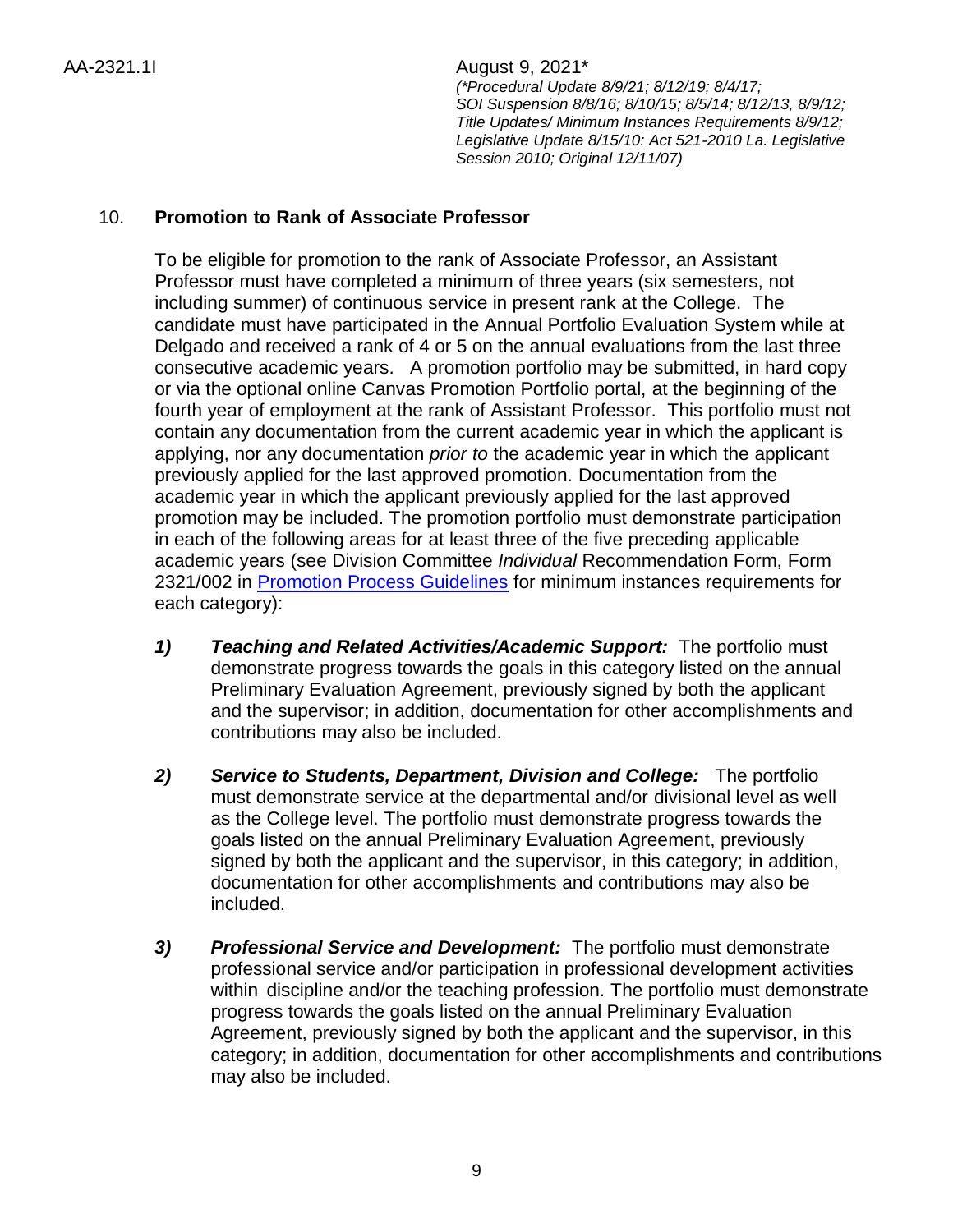# 11. **Promotion to Rank of Professor**

To be eligible for promotion to the rank of Professor, an Associate Professor must have completed a minimum of three years (six semesters, not including summer sessions) of continuous service in present rank at the College. The candidate must have participated in the Annual Portfolio Evaluation System while at Delgado and received a rank of 4 or 5 on the annual evaluations for the last three consecutive academic years. A promotion portfolio may be submitted, in hard copy or via the optional online Canvas Promotion Portfolio portal, at the beginning of the fourth year of employment at the rank of Associate Professor. This portfolio must not contain any documentation from the current academic year in which the applicant is applying, nor any documentation *prior to* the academic year in which the applicant previously applied for the last approved promotion. Documentation from the academic year in which the applicant previously applied for the last approved promotion may be included.

The promotion portfolio must demonstrate participation in each of the following areas for at least three of the five preceding applicable academic years (see Division Committee *Individual* Recommendation Form, Form 2321/002 in [Promotion Process](http://docushare3.dcc.edu/docushare/dsweb/Get/Document-2820/2321-1I+Promotion+Process+Guidelines+update+Fall+2007.doc)  [Guidelines](http://docushare3.dcc.edu/docushare/dsweb/Get/Document-2820/2321-1I+Promotion+Process+Guidelines+update+Fall+2007.doc) for minimum instances requirements for each category):

- *1) Teaching and Related Activities/Academic Support:* The portfolio must demonstrate progress towards the goals in this category listed on the annual Preliminary Evaluation Agreement, previously signed by both the applicant and the supervisor; in addition, documentation for other accomplishments and contributions may also be included.
- *2) Service to Students, Department, Division and College:* The portfolio must demonstrate service to students, the department, the department and/or division and college in some leadership roles. The portfolio must demonstrate progress towards the goals listed on the annual Preliminary Evaluation Agreement, previously signed by both the applicant and the supervisor, in this category; in addition, documentation for other accomplishments and contributions may also be included.
- *3) Professional Service and Development:* The portfolio must demonstrate professional service and/or participation in professional development activities within the discipline and/or the teaching profession. The portfolio must demonstrate progress towards the goals listed on the annual Preliminary Evaluation Agreement, previously signed by both the applicant and the supervisor, in this category; in addition, documentation for other accomplishments and contributions may also be included.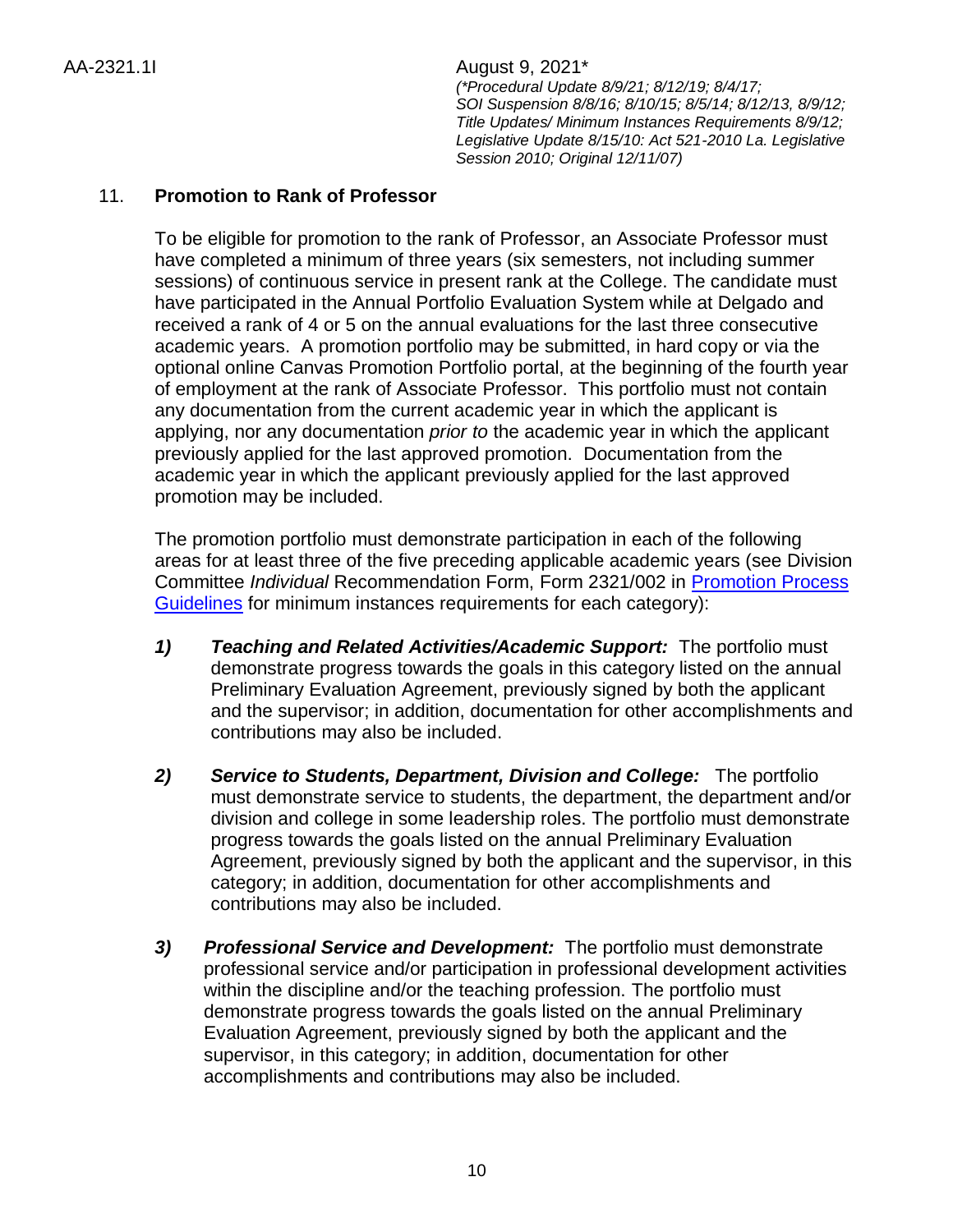> *4) Leadership and/or Sharing of Expertise:*The portfolio must demonstrate that the applicant has assumed a leadership role within the College and/or the profession through activities such as serving as an officer on internal or external committees, mentoring, or giving presentations external to the College. The portfolio must demonstrate progress towards the goals listed on the annual Preliminary Evaluation Agreement, previously signed by both the applicant and the supervisor, in this category; in addition, documentation for other accomplishments and contributions may also be included.

# 12. **Required Format of the Promotion Portfolio**

- A. Title Page indicating name of applicant and rank applied for
- B. Table of Contents
- C. Verification of Eligibility Form, Form 2321/001A
- D. Verification of Documentation Form, Form 2321/001B
- E. Supervisor Evaluation Summary Sheets for the last three consecutive academic years. The summary sheets must not include a supervisor evaluation for the current academic year and any year *prior to* the academic year in which the applicant previously applied for the last approved promotion. Documentation from the academic year in which the applicant previously applied for the last approved promotion may be included.
- F. Preliminary Evaluation Agreements for the last three consecutive academic years, *and*, if relevant, for each additional applicable academic year for which documentation is provided.
- G. Documentation of achievements and contributions related to the Preliminary Evaluation Agreement goals in the areas of (1) teaching and related activities/academic support, (2) service to students, departments, division and the College, and (3) professional service and/or development for a minimum of three of the five preceding applicable academic years for each area. Documentation for other accomplishments and contributions *may* also be included. Documents from the current academic year must not be included, nor any documentation *prior to* the academic year in which the applicant previously applied for an approved promotion. Documentation from the academic year in which the applicant previously applied for the last approved promotion may be included.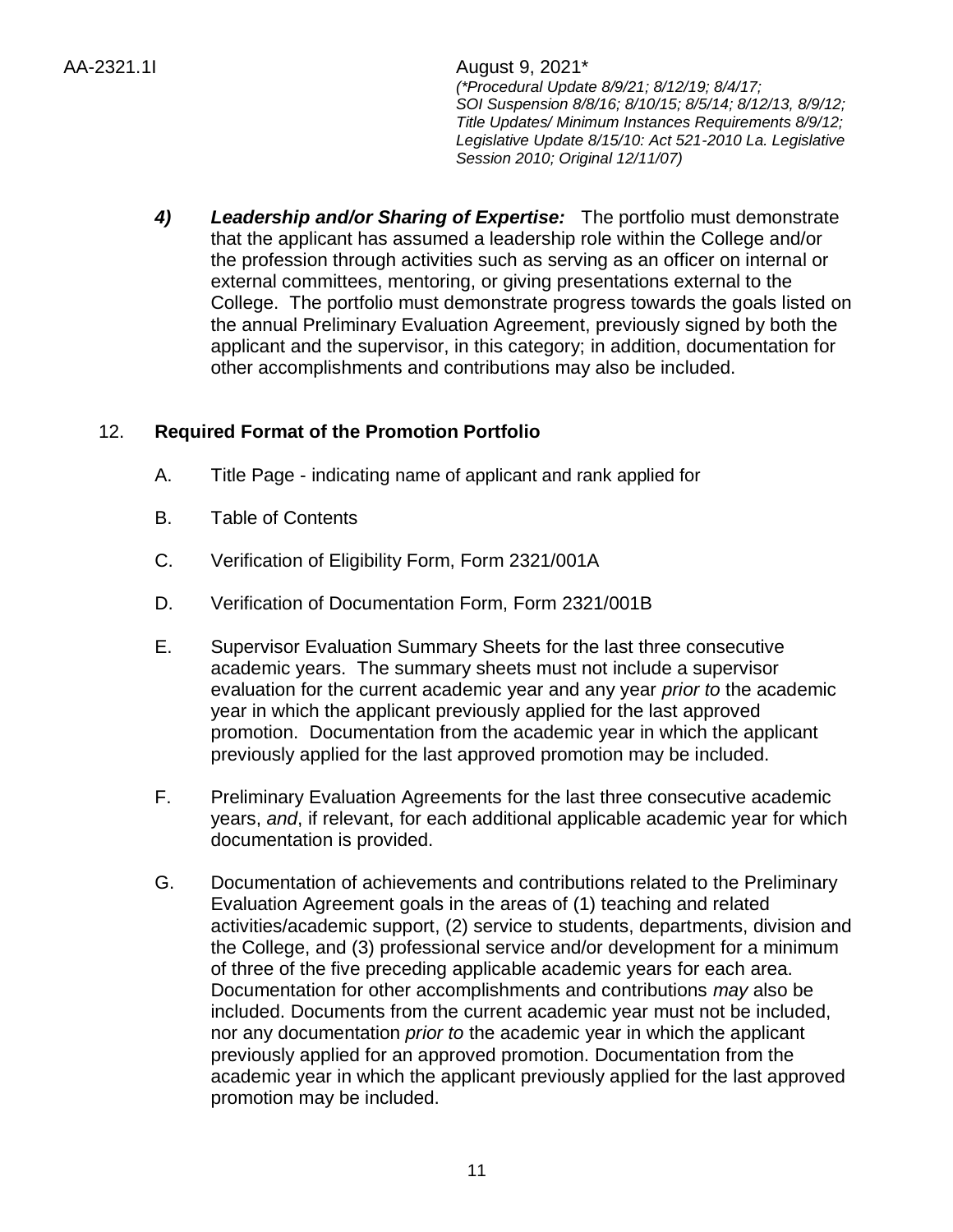> H. Documentation of leadership and/or sharing of expertise for three of the five preceding applicable academic years, not including the current academic year nor any year *prior to* the academic year in which the applicant previously applied for the last approved promotion. Documentation from the academic year in which the applicant previously applied for the last approved promotion may be included. (for the rank of Professor).

# 13. **Composition/Selection of Promotion Committees**

### A. **Division Portfolio Promotion Committee**

The Division Promotion Committee, which determines if the promotion portfolios meet the criteria for promotion, will be composed of the Division Dean and five ranking faculty members. The Division Dean will have an ex officio (non-voting) role and will serve as a resource to the committee regarding the implementation, interpretation, and consistent application of the policy. The minimum committee composition will be the Division Dean and three faculty members. If three ranking faculty members are not available, an assistant professor or instructor who does not meet the above criteria may serve. In such events, the representative of the Faculty Senate from that division will document the reasons why fewer than five faculty members were selected and/or why an assistant professor/instructor who does not meet the above criteria was selected.

After Verification of Eligibility for Promotion Forms have been approved, the names of faculty members eligible to serve on the Division Promotion Committee will be drawn by lot by a representative of the Faculty Senate in the presence of the Division Dean and one faculty member in that division. All members of the Division Promotion Committee will be required to attend an in-service workshop for evaluation of promotion portfolios. This workshop is to be coordinated by the Faculty Evaluation and Improvement of Instruction Committee through the Office of Faculty and Staff Development. The Division Dean will call the first meeting, at which time the Chair of the Committee will be elected. For librarians, portfolios will be evaluated by a committee of the librarians from all -of the College's libraries selected by lot.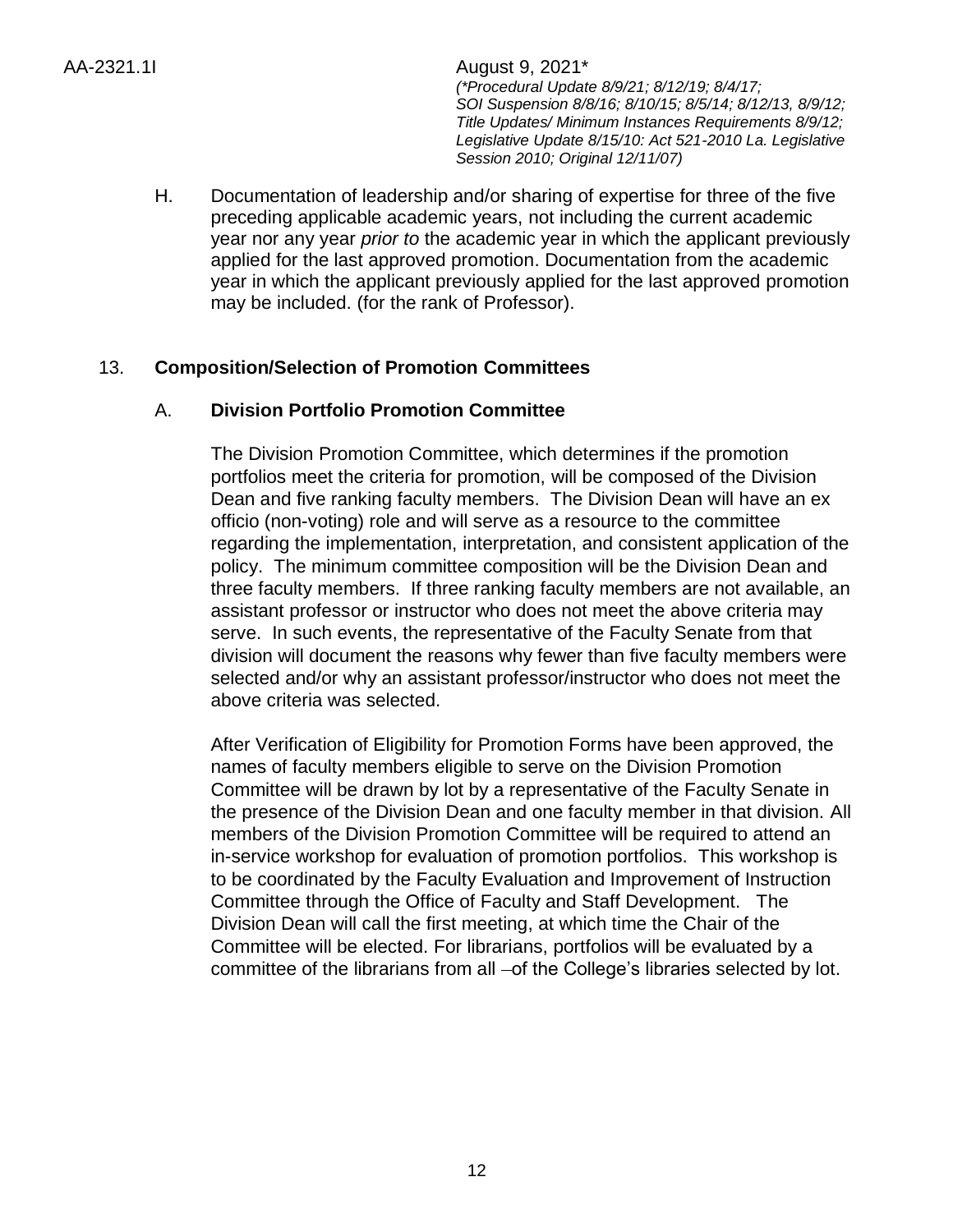## B. **College Promotion Committee**

The College Promotion Committee, which determines if the promotion portfolios meet the criteria for promotion, is composed of one elected faculty member from each of the Division Promotion Committees. This Committee will be composed of one member from each Division of the College, including the Library. The Vice Chancellor for Academic Affairs will notify selected members and call the first committee meeting for the purpose of electing a chair. Thereafter, the Vice Chancellor for Academic Affairs will attend meetings as a non-voting committee member and will serve as a resource to the committee regarding the implementation, interpretation, and consistent application of policy. Those serving on this committee may not be seeking promotion for that academic year.

### C. **Academic Affairs Pr***o***motion Appeals Council**

The Academic Affairs Promotion Appeals Council, which resolves split vote situations that occur when a candidate receives one "yes" vote and one "no" vote from the Division Promotion Committee and the College Promotion Committee, is composed of all voting members of the Deans' Council, and the President (or his/her designee) of the Faculty Senate.

### 14. **Promotion Procedure**

All recommendations for promotions shall be the result of the Promotion Portfolio System described in this memorandum and the established selection process and procedures outlined in the College's **Promotion Process Guidelines**.

### 15. **Cancellation**

This policy and procedures memorandum cancels Policy and Procedures Memorandum AA-2321.1H, *Promotion-In-Rank*, Procedural Update dated August 12, 2019.

### *Attachment:*

[Promotion Process Guidelines](http://docushare3.dcc.edu/docushare/dsweb/Get/Document-2820/2321-1I+Promotion+Process+Guidelines+update+Fall+2007.doc)

(Procedures published in accordance with AA-2321.1I, *Promotion-in-Rank)*